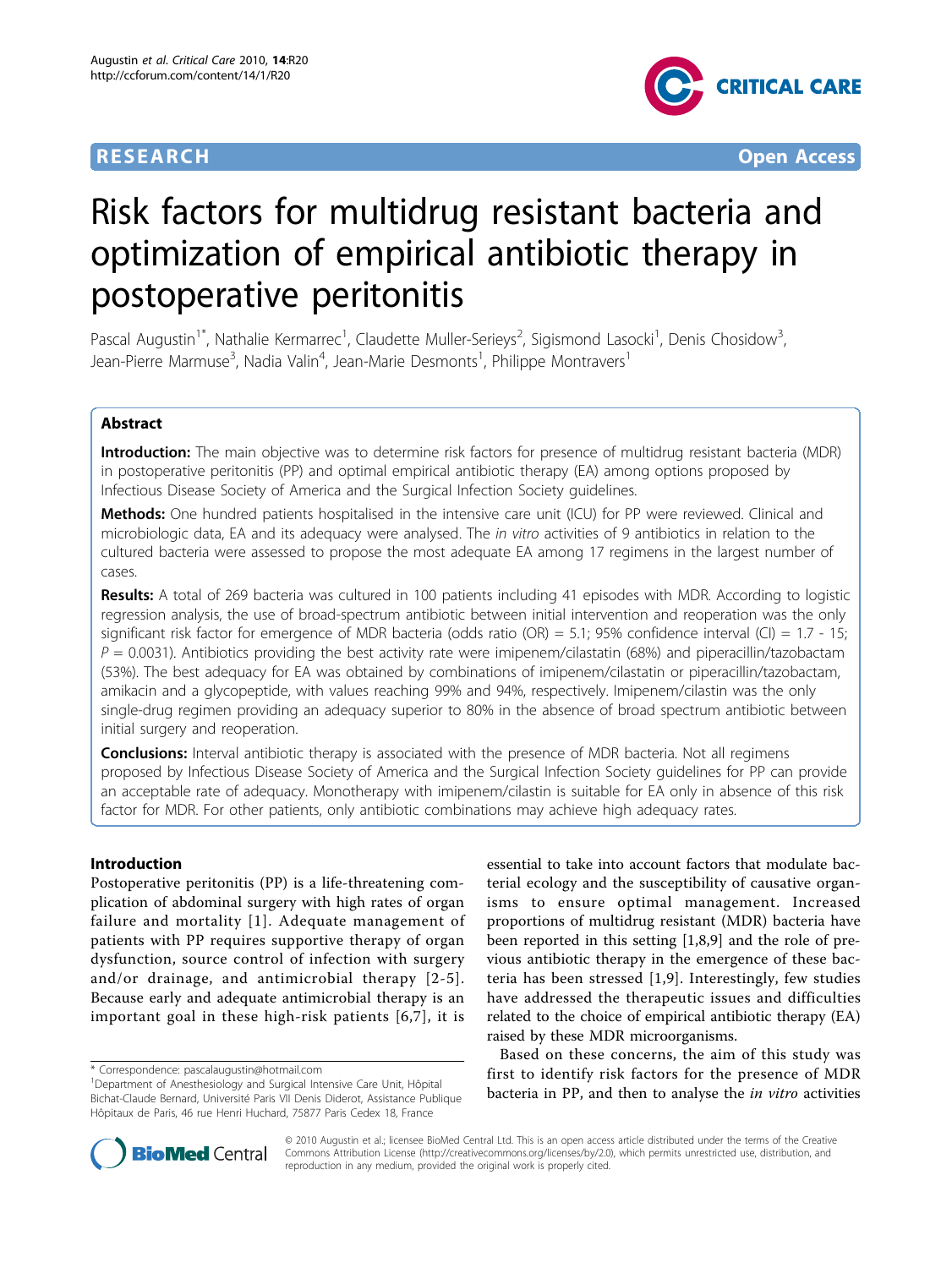of some antimicrobial regimens proposed by guidelines from the Infectious Disease Society of America (IDSA) [[2\]](#page-7-0) and the Surgical Infection Society (SIS) [[3\]](#page-7-0) in order to propose antibiotic regimens providing adequate EA in the largest number of cases according to the identified risk factors of MDR bacteria.

#### Materials and methods

#### Study population

From January 2001 to December 2004, all consecutive adult patients with a diagnosis of PP requiring admission to a surgical intensive care unit (ICU) were prospectively included in a database, and their medical charts were retrospectively reviewed. PP was defined as a peritoneal infection occurring after an initial abdominal surgery (S0), and confirmed by macroscopic findings and positive bacterial fluid culture yielding at least one microorganism (bacteria or yeast) at reoperation. In patients who required multiple reoperations, only the first one was considered. All types of abdominal surgery were included except cases of complicated acute pancreatitis. Patients with PP with pure fungal infection were not analysed. According to French law, because this observational study did not modify the physicians' laboratory or clinical practices, no informed consent was required. The Institutional Review Board of Paris North Hospitals, Paris 7 University, AP-HP, reviewed and approved the study.

# Susceptibility testing and empirical antimicrobial therapy

Peritoneal fluid samples were systematically collected during reoperation and immediately sent to the bacteriology laboratory. Gram staining for direct examination and cultures were performed with identification and susceptibility testing for Gram-positive and Gram-negative bacteria. Antibiotic susceptibility was determined by the disk-diffusion method, according to the criteria of the Antibiogram Committee of the French Society for Microbiology [[10](#page-7-0)]. *In vitro* susceptibility of nine antibiotics (amoxicillin/clavulanic acid (amox/clav); piperacillin/tazobactam (pip/taz); ceftazidime; imipenem/ cilastatin; ciprofloxacin; gentamicin; amikacin and specifically metronidazole and vancomycin (for anaerobes and Gram-positive cocci)) was recorded for all bacteria. Results were expressed as proportions of susceptible bacteria for each antibiotic. Parenteral EA was systematically started at the time of reoperation according to the recommendations of our institutional protocol for PP. This protocol is based on treatment with a broadspectrum beta-lactamin pip/taz or imipenem. Imipenem is selected for patients with severe peritonitis and/or previous antimicrobial therapy. The use of amikacin for spectrum broadening and synergistic combination is optional. The adjunction of vancomycin is considered in

cases of prolonged hospital stay or methicillin-resistant staphylococcus or amoxicillin-resistant enterococcus carriage. Adequacy of EA was assessed according to the regimen used and the number of antibiotics in the case of combination therapy. Empirical antimicrobial therapy was considered adequate if, according to the susceptibility testing, all bacteria isolated were susceptible to at least one of the drugs administered. The antibiotic selection was considered to be adequate or inadequate strictly on the basis of the culture results obtained and did not reflect the authors' subjective assessment of appropriateness of care.

#### Optimization of empirical antibiotic therapy

Analysis of antibiotic regimens classified as monotherapy or combination therapy (two-, three- and four-drug regimens) allowed the assessment of 17 potential regimens in order to determine suitable treatments providing adequate EA in the largest number of cases. This analysis was performed according to the presence or absence of MDR bacteria, and then according to the presence or absence of a risk factor for MDR strains found in our analysis. As the purpose of this study was to focus on antimicrobial therapy, fungi were not included in the definition of adequacy.

# **Definitions**

MDR bacteria were defined as: methicillin-resistant Staphylococcus aureus and coagulase-negative staphylococci (CNS); Enterobacteriaceae producing an extended-spectrum beta-lactamase or producing a cephalosporinase: and non-fermenting Gram-negative aerobes resistant to pip/ taz, ceftazidime, or imipenem/cilastatin, or producing an extended-spectrum beta-lactamase (Pseudomonas aeruginosa and Acinetobacter baumanii). In line with the IDSA and SIS guidelines considering broad-spectrum agents active against P. aeruginosa, and methicillin-susceptible and amoxicillin-susceptible Enterococcus, we arbitrarily defined pip/taz, imipenem/cilastatin, and fluoroquinolones as broad-spectrum antibiotics. Interval antibiotics (IA) were defined as antimicrobial agents administered between S0 and reoperation, at during at least 24 hours and started at least 24 hours before reoperation. The use of all-types of IA and broad-spectrum IA during this period was recorded in every case and constituted new variables for the analysis. The reason for their prescription was recorded.

# Data collected

The patients' medical charts were reviewed and the following information was collected: age; gender; severity of the underlying medical condition [[11\]](#page-7-0); presence of chronic diseases (such as malignancy; diabetes mellitus; steroid or immunosuppressive therapy for inflammatory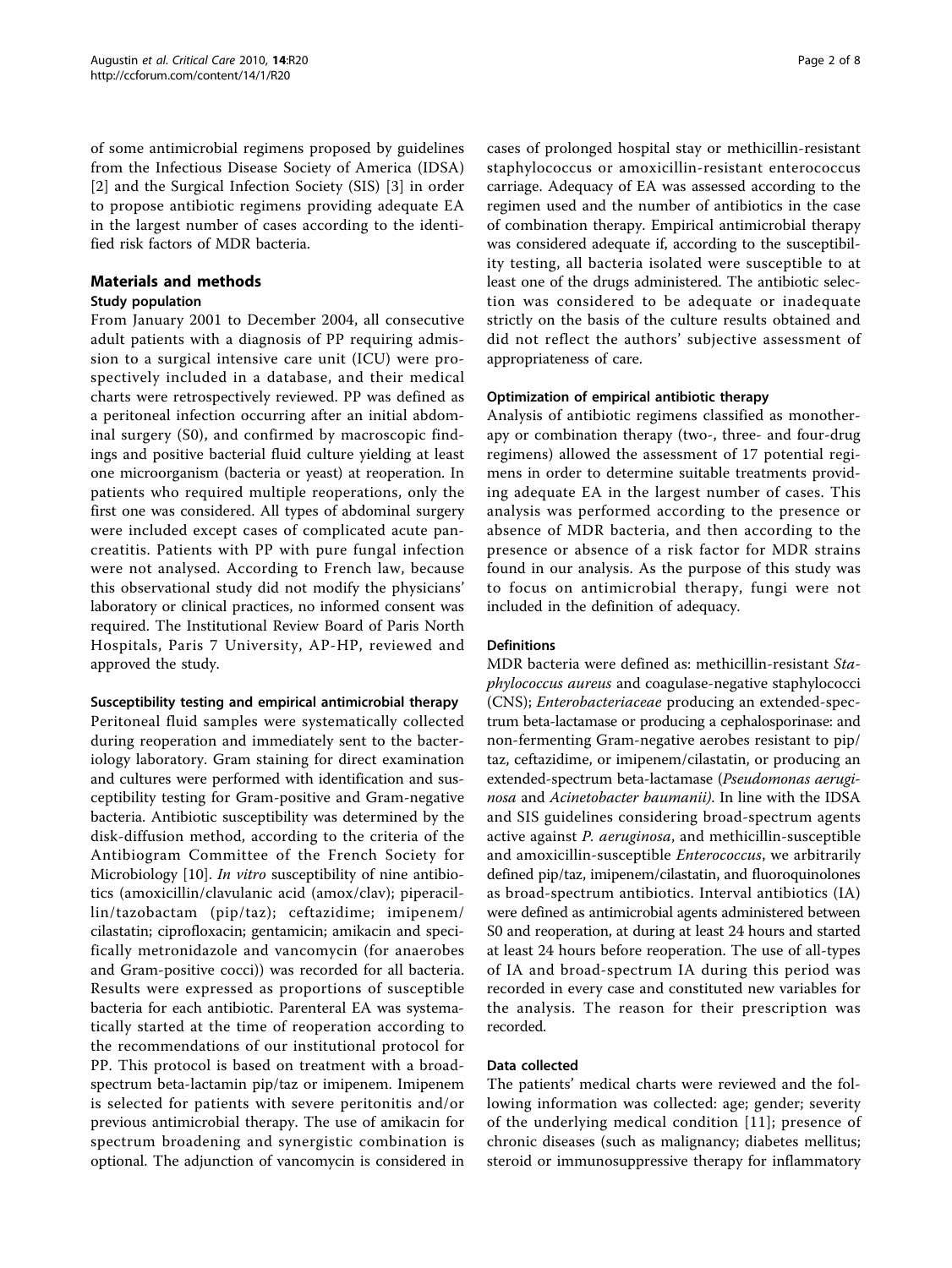bowel disease); previous hospitalization or antibiotic therapy within three months before S0; characteristics of S0, if performed in another institution, its type, route and wound class [[12\]](#page-7-0); and use of IA. Parameters collected within the first 48 hours after ICU admission were: temperature; acute physiology and chronic health evaluation (APACHE) II score [[13\]](#page-7-0); Sequential Organ Failure Assessment (SOFA) score [[14](#page-7-0)]; organ failures assessed following Knauss definitions [\[15](#page-7-0)]; etiology and primary site (above or below transverse mesocolon) of the infection responsible for PP and time to reoperation; identification of pathogens in peritoneal fluid; and results of antimicrobial susceptibility tests.

#### Outcome

Patient outcome was recorded as the number of reoperations, duration of mechanical ventilation, ICU length of stay, and ICU mortality. The prognosis was assessed by taking into account the presence of MDR organisms and the adequacy of EA.

# Statistical analysis

Results are expressed as mean ± standard deviation, and as percentages for categorical variables. All analyses were performed using the Statview software package (version 5.0; SAS institute Inc, Cary, NC, USA). As the primary objective of the study was to determine risk factors and outcome of PP patients with MDR bacteria, the group of patients with MDR bacteria (called MDR group) was compared with the group of patients with 'other' bacteria (called other group). Secondly, the impact of broad-spectrum IA on susceptibility of microorganisms collected from peritoneal samples was analyzed. Univariate analysis was performed using Student's t-test or Wilcoxon's rank sum test, as appropriate for continuous variables, and the Chi squared or Fisher's exact test, as appropriate, for categorical variables. All variables with a P value less than 0.10 in the univariate analysis were entered into a multivariate logistic regression analysis. Odds ratio (OR) and 95% confidence intervals (CI) were calculated. Statistical significance was defined as  $P < 0.05$ .

# Results

# Demographics on admission to ICU

During the study period, 107 patients with PP were admitted to our ICU. Seven patients were excluded because only fungi were found on culture. Epidemiologic characteristics, clinical status of the 100 patients on admission and clinical findings at the time of reoperation are shown in Tables 1 and [2](#page-3-0). Initial surgery was digestive in 80 cases, hepatobiliary in 5 cases, urologic in 7, mixed urologic/digestive in 3 cases, and gynaecologic in 8 cases. In this study population, the presence of MDR bacteria was reported in 41 PP patients and 59 PP patients were free of MDR strains. According to univariate analysis, factors associated with the presence of MDR bacteria in peritoneal samples at the time of PP were emergent initial surgery, contaminated or infected initial surgery, prior antibiotic therapy before S0, IA and broad-spectrum IA. When these variables were entered into a logistic regression model, the use of broad-spectrum IA was the only significant risk factor for emergence of MDR bacteria (OR = 5.1; 95% CI = 1.7 to 15;  $P = 0.0031$ ).

#### Susceptibility testing and interval antimicrobial therapy

A total of 269 bacteria were cultured from peritoneal fluid (Table [3\)](#page-3-0). Twenty five yeasts were isolated including

|  |  |  |  |  |  |  | Table 1 Demographic characteristics at initial surgery S0, and interval antibiotic therapy in the 100 patients with PP |
|--|--|--|--|--|--|--|------------------------------------------------------------------------------------------------------------------------|
|--|--|--|--|--|--|--|------------------------------------------------------------------------------------------------------------------------|

| Variable                                                        | Patients with MDR bacteria<br>$(n = 41)$ | Patients with other bacteria<br>$(n = 59)$ | P      |
|-----------------------------------------------------------------|------------------------------------------|--------------------------------------------|--------|
| Age (year), mean $\pm$ SD                                       | $63 \pm 17$                              | $60 \pm 16$                                | 0.37   |
| Gender, male, n (%)                                             | 24 (59)                                  | 32 (54)                                    | 0.83   |
| Severity of underlying disease                                  |                                          |                                            |        |
| Fatal (within 5 years), n (%)                                   | 16(39)                                   | 21 (36)                                    | 0.92   |
| Malignancy, n (%)                                               | 17(41)                                   | 22(37)                                     | 0.86   |
| Diabetes mellitus, n (%)                                        | 7(17)                                    | 11(19)                                     | 0.91   |
| Steroids or immunosuppressive therapy, n (%)                    | 15(37)                                   | 27(46)                                     | 0.36   |
| Initial surgery                                                 |                                          |                                            |        |
| In emergency, n (%)                                             | 20 (49)                                  | 15(25)                                     | 0.01   |
| Contaminated or infected wound class, n (%)                     | 25(61)                                   | 19 (32)                                    | 0.016  |
| Prior hospitalization (within 3 months prior S0), n (%)         | 24 (59)                                  | 29 (49)                                    | 0.24   |
| Prior antibiotic therapy (within 3 months, prior S0), n<br>(% ) | 18(44)                                   | 13(22)                                     | 0.02   |
| Interval antibiotics, n (%)                                     | 33 (80)                                  | 35 (59)                                    | 0.026  |
| Broad-spectrum interval antibiotics, n (%)                      | 25(61)                                   | 11(19)                                     | 0.0001 |

MDR, multidrug resistant; PP, postoperative peritonitis; SD, standard deviation; S0, initial abdominal surgery.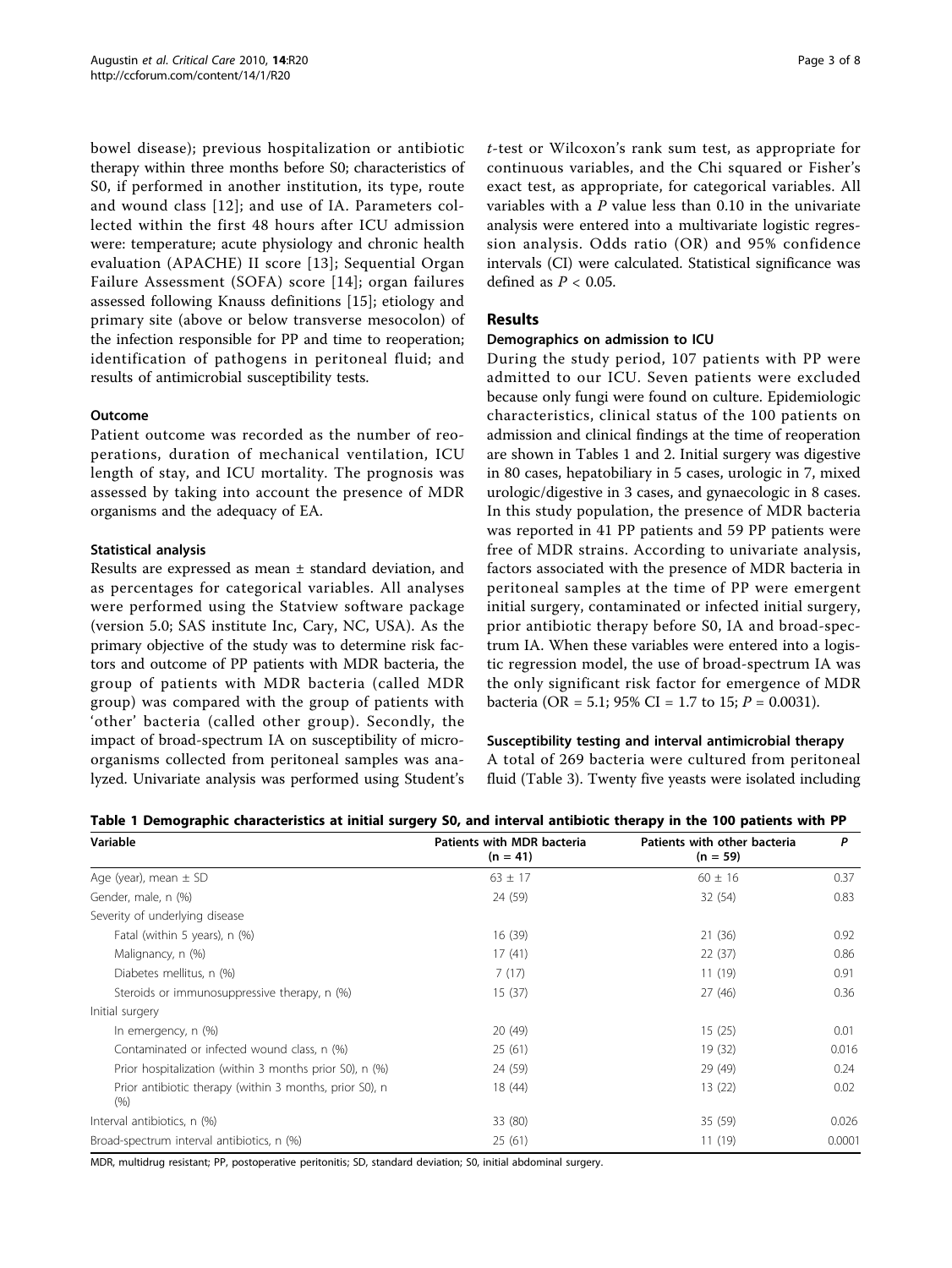<span id="page-3-0"></span>

| Table 2 Characteristics and clinical findings at reoperation in the 100 patients with PP |  |
|------------------------------------------------------------------------------------------|--|
|------------------------------------------------------------------------------------------|--|

| Variable                                  | <b>Patients with MDR</b><br>bacteria ( $n = 41$ ) | Patients with other<br>bacteria ( $n = 59$ ) | P    |
|-------------------------------------------|---------------------------------------------------|----------------------------------------------|------|
| APACHE II, mean $\pm$ SD                  | $21 \pm 7$                                        | $21 \pm 7$                                   | 0.90 |
| SOFA, mean $\pm$ SD                       | $7 \pm 4$                                         | $7 \pm 4$                                    | 0.63 |
| $\geq$ 1 organ failures, n (%)            | 32 (78)                                           | 48 (81)                                      | 0.68 |
| Vasopressor support, n (%)                | 26(63)                                            | 41 (69)                                      | 0.38 |
| Time to reoperation (days), mean $\pm$ SD | $13 \pm 16$                                       | $10 \pm 11$                                  | 0.55 |
| Mechanisms of PP                          |                                                   |                                              |      |
| Anastomotic leakage, n (%)                | 14 (34)                                           | 20(34)                                       | 0.98 |
| Perforation, n (%)                        | 9(22)                                             | 21 (36)                                      | 0.14 |
| Miscellaneous, n (%)                      | 8(20)                                             | 10(17)                                       | 0.98 |
| Unknown cause, n (%)                      | 10(24)                                            | 8(14)                                        | 0.27 |
| Source of PP                              |                                                   |                                              |      |
| Lower intestinal tract, n (%)             | 16 (39)                                           | 32 (54)                                      | 0.67 |

APACHE, acute physiology and chronic health evaluation; MDR, multidrug resistant; PP, postoperative peritonitis; SD, standard deviation; SOFA, Sequential Organ Failure Assessment.

# Table 3 Bacteria isolated from peritoneal fluid in 100 episodes of postoperative peritonitis

#### Table 4 Numbers and percentages of bacteria responsible for PP according to the use of broad-spectrum IA

| <b>Microorganisms</b>   | Number of<br>Monomicrobial |           | proad-spectrum in                                                           |                                              |                                        |  |
|-------------------------|----------------------------|-----------|-----------------------------------------------------------------------------|----------------------------------------------|----------------------------------------|--|
|                         | strains<br>n(%)            | infection | Microorganisms                                                              | <b>Patients without</b><br>broad-spectrum IA | <b>Patients with</b><br>broad-spectrum |  |
| Gram-positive bacteria  | 108 (40)                   |           |                                                                             | $(n = 65)$                                   | $IA(n = 35)$                           |  |
| Enterococci             | 50 (19)                    |           | Multidrug resistant bacteria,                                               | 24 (13)                                      | 41 $(48)$ *                            |  |
| F. faecium              | 11(4)                      |           | $n\frac{\omega}{\omega}$                                                    |                                              |                                        |  |
| Other                   | 39 (14)                    |           | Enterobacteriaceae, n(%)                                                    | 9(5)                                         | $16(19)$ *                             |  |
| Streptococci            | 30(11)                     |           | Pseudomonas aeruginosa,<br>$n(\%)$                                          | 3(2)                                         | 5(6)                                   |  |
| Staphylococci           | 28 (10)                    |           | Acinetobacter baumannii,                                                    | 1(1)                                         | 1(1)                                   |  |
| S. aureus               | 7(3)                       |           | $n(\%)$                                                                     |                                              |                                        |  |
| Coagulase-negative      | 21(8)                      | 3         | Enterococci, n(%)                                                           | 4(2)                                         | 3(3)                                   |  |
| staphylococci           |                            |           | Methicillin-resistant                                                       | 4(2)                                         | 3(3)                                   |  |
| Gram-negative bacteria  | 119 (44)                   |           | S. aureus, $n(\%)$                                                          |                                              |                                        |  |
| Enterobacteriaceae      | 101(37)                    |           | Methicillin-resistant CNS,                                                  | 3(2)                                         | $13(15)$ *                             |  |
| Escherichia coli        | 49 (18)                    | 4         | $n\frac{9}{6}$                                                              |                                              |                                        |  |
| Enterobacter species    | 22(8)                      |           | Other bacteria, n(%)                                                        | 160 (87)                                     | 44 (52)                                |  |
| Klebsiella species      | 13(5)                      |           | Enterobacteriaceae, n(%)                                                    | 69 (37)                                      | $11(13)$ *                             |  |
| Morganella morganii     | 7(3)                       |           | Pseudomonas aeruginosa,                                                     | 2(1)                                         | 6(7)                                   |  |
| Proteus species         | 5(2)                       |           | $n(\%)$                                                                     |                                              |                                        |  |
| Citrobacter species     | 5(2)                       |           | Enterococci, n(%)                                                           | 31(17)                                       | 12(14)                                 |  |
| Pseudomonas aeruginosa  | 16(6)                      |           | Streptococci, n(%)                                                          | 27 (15)                                      | 5(6)                                   |  |
| Acinetobacter baumannii | 2(1)                       |           | Staphylococci, n(%)                                                         | 5(3)                                         | $\Omega$                               |  |
| <b>Miscellaneous</b>    | 6(2)                       | 1         | Other pathogens, n(%)                                                       | 26(14)                                       | 10(12)                                 |  |
| Anaerobes               | 36 (13)                    |           | Total number of bacteria                                                    | 184 (100)                                    | 85 (100) *                             |  |
| Bacteroides species     | 20(7)                      |           | CNS, coaqulase negative staphylococci; IA, interval antibiotic therapy; PP, |                                              |                                        |  |
|                         |                            |           | postoperative peritonitis; $* P < 0.05$ vs group without broad-spectrum IA. |                                              |                                        |  |
| Total bacteria          | 269 (100)                  | 12        |                                                                             |                                              |                                        |  |

Candida albicans ( $n = 12$ ), Candida glabrata ( $n = 7$ ) and Candida tropicalis ( $n = 4$ ). Most patients ( $n = 68$ ) received all-types of IA, and 35 of them received broadspectrum IA. The main reasons for IA were contaminated or septic initial surgery, suspicion or occurrence of PP ( $n = 26$ ), and new focus of infection ( $n = 21$ ) including 12 cases of pneumonia. The distribution of bacteria according to the use of broad-spectrum IA therapy is

presented in Table 4. The number of bacteria cultured from peritoneal fluid, was not different when broad-spectrum IA therapy had been administered  $(2.5 \pm 1.7 \text{ vs } 2.8 \pm \text{)}$ 2.1,  $P = 0.22$ ). In these patients, we observed that cultures of peritoneal fluid samples exhibited a trend toward increased proportions of monomicrobial samples (20% vs 8% in patients without broad spectrum IA therapy,  $P =$ 0.18), with a higher number of MDR microorganisms,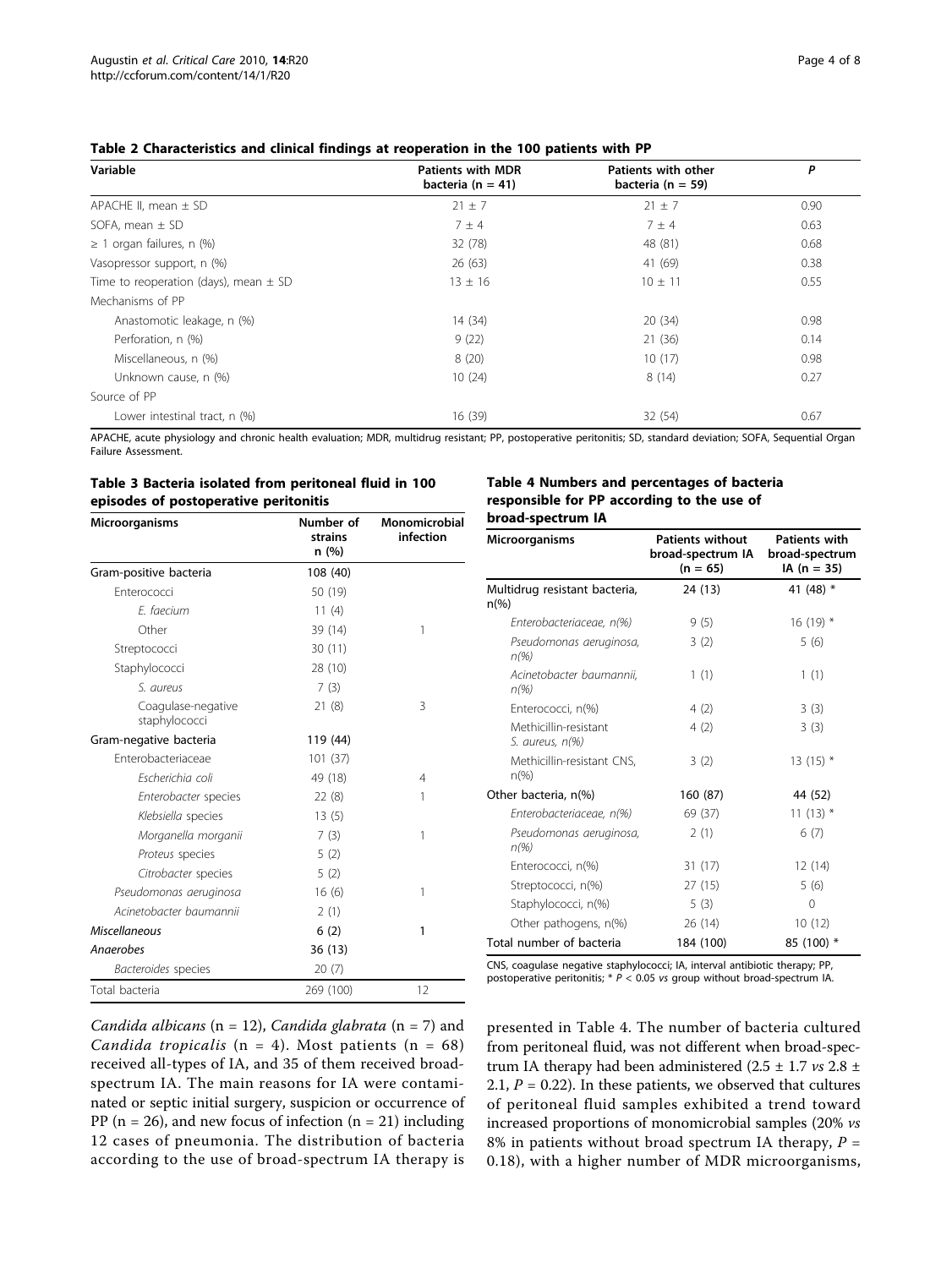mainly due to resistant Enterobacteriaceae and methicillinresistant CNS ( $P < 0.05$  for both cases). All-types of IA were associated with a decreased number of bacteria (2.4  $\pm$  1.5 *vs* 3.4  $\pm$  2.4, *P* = 0.001) and PP was more often monomicrobial PP (28%  $vs$  3%,  $P = 0.001$ ).

Proportions of susceptible Gram-negative and Grampositive strains have been evaluated. Among the various antibiotics tested, imipenem/cilastatin and amikacin were the most consistently active against aerobic Gramnegative bacteria in all patients, whereas the efficacy of pip/taz (87% *vs* 40%,  $P < 0.0001$ ) and ceftazidime (87%) *vs* 60%,  $P = 0.009$ ) was markedly reduced in patients with broad-spectrum IA therapy. Vancomycin was the agent most frequently active against Gram-positive bacteria in all patients, except in one case of a naturally resistant Enterococcus casseliflavus strain. Following broad-spectrum IA therapy, staphylococci were resistant to beta-lactams and ciprofloxacin. The 36 cultured anaerobes had susceptibility rates of 87%, 93%, 93% and 100% toward amox/clav, pip/taz, metronidazole, and imipenem/cilastatin, respectively. Among the 20 Bacteroides strains, four were resistant to amox/clav, two to pip/taz and one to metronidazole.

#### Empirical antimicrobial therapy

We analysed EA prescribed at the time of reoperation in the 100 PP patients: monotherapy in 53 cases (45 pip/ taz; 5 imipenem), double-drug combinations in 32 cases (13 based on pip/taz; 10 based on imipenem), and triple-drug combinations in 13 cases (4 based on pip/taz; 4 based on imipenem). Adequacy rates were 64%, 66%, and 62%, for monotherapies, double-drug combinations, and triple-drug combinations, respectively.

Pip/taz ( $n = 66$ ) and imipenem/cilastatin ( $n = 23$ ) were the main agents prescribed. Imipenem/cilastatin was more frequently administered than pip/taz in seriously ill patients (SOFA score  $6 \pm 4$  vs  $9 \pm 3$ ,  $P = 0.005$ ), and in the case of prior broad-spectrum IA therapy between S0 and reoperation (87% for imipenem vs 65% for pip/ taz;  $P = 0.04$ ). A higher SOFA score was also associated with prescriptions of combinations rather than monotherapy (6  $\pm$  4 for monotherapy *vs* 8  $\pm$  4 for combination;  $p = 0.03$ ). Three allergic patients received tripledrug combinations without beta-lactams. One patient with previous colonization by a multiresistant strain of P. aeruginosa received a four-drug combination (imipenem/cilastatin + vancomycin + aminoglycosides + colistin). One patient received antifungal therapy only because of previous fungal colonization and negative direct examination of peritoneal fluid.

Adequate EA was achieved in 64% of cases. Adequacy of EA decreased significantly in patients with MDR bacteria, as compared with patients with 'other bacteria'  $(39\% \text{ vs } 81\%, P < 0.0001).$ 

#### Optimization of empirical antibiotic therapy

Evaluation of the adequacy rates of 17 theoretical regimens in the 100 episodes of PP according to the presence or absence of MDR bacteria, and according to the prescription of a broad-spectrum IA are shown in Figures [1](#page-5-0) and [2,](#page-5-0) respectively. Only combination regimens including vancomycin achieved empirical therapy adequacy rates higher than 80%. Regimens based on imipenem/cilastatin obtained the highest adequacy rate. In patients with broad-spectrum IA, monotherapy with imipenem/cilastatin provided only poor adequacy rates, but was suitable for patients without broad-spectrum IA. Monotherapy with pip/taz gave poor results even in patients without broad-spectrum IA.

#### Outcome

Forty-four patients had a reoperation after R1 (first repoperation at ICU admission) because of persistent peritonitis. ICU mortality rate was 31%. Mortality did not differ between patients with adequate EA and others (30%  $vs$  31%,  $P = 0.9$ ), and between patients with PP caused by MDR bacteria and other bacteria (29% for MDR group vs 35% for others,  $P = 0.69$ ). The mean duration of antibiotic therapy (10  $\pm$  4 days vs 12  $\pm$  6 days,  $P = 0.07$ ), mechanical ventilation (10  $\pm$  9 days *vs* 11  $\pm$  16 days, *P* = 0.6), length of ICU stay (16  $\pm$  11 days  $vs$  20  $\pm$  19 days,  $P = 0.2$ ), as well as the number of reoperations  $(0.8 \pm 1.4 \text{ vs } 0.8 \pm 1, P = 0.9)$  were similar in patients with adequate EA and other patients, respectively. No outcome difference was observed between patients with MDR bacteria and patients with other microorganisms.

#### **Discussion**

In this single-center study, broad-spectrum IA prescribed between initial surgery and reoperation for PP was associated with the emergence of MDR bacteria in peritoneal samples, mostly Enterobacteriaceae and CNS. Only combination EA adequately targeted all bacteria.

Guidelines for antibiotic therapy for severe intra-abdominal infections issued by the IDSA [\[2\]](#page-7-0) and SIS [\[3\]](#page-7-0) provide a list of regimens suitable for the treatment of peritonitis, but these recommendations do not specifically address the case of PP. These statements indicate that local nosocomial resistance patterns should guide EA.

The role of antibiotic therapy in the modification of bowel flora and in the selection of MDR bacteria is well known [\[16,17](#page-7-0)], but has been rarely assessed in PP [[1,9](#page-7-0)]. In this setting, IA use reported in 62 to 80% of PP patients [[1](#page-7-0),[8](#page-7-0),[9](#page-7-0)] could play an important role in the selection of MDR strains. To our knowledge, a significant link between broad-spectrum IA and emergence of MDR Enterobacteriaceae and CNS has not been previously described in patients with PP [[1,8,9\]](#page-7-0).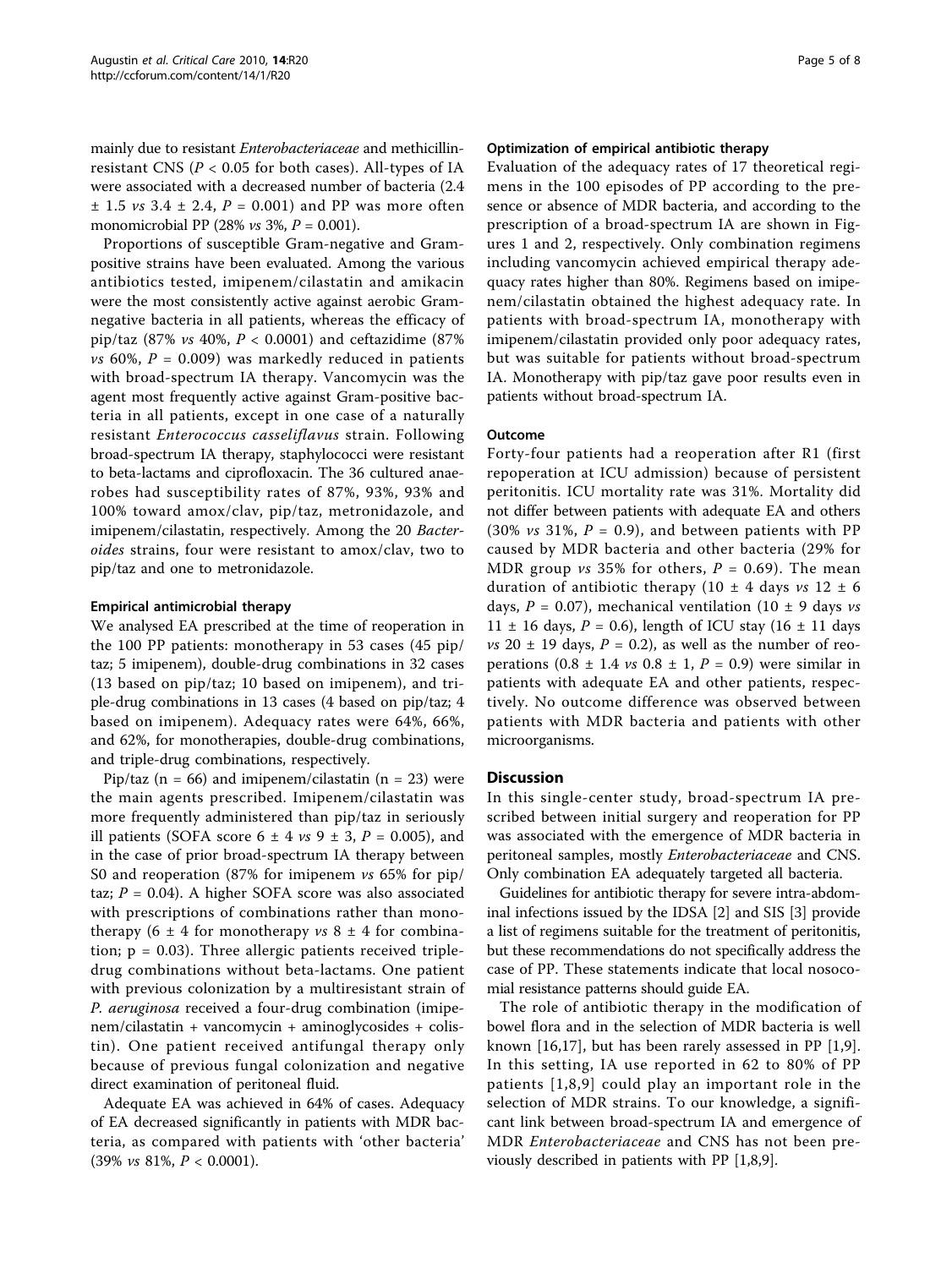<span id="page-5-0"></span>

The bacteriologic profiles found in our population are similar to those previously described in PP [[1,8,9,18-20](#page-7-0)]. Interestingly, the proportions of MDR organisms in our institution appear to have remained fairly stable over the past 10 years [[8\]](#page-7-0) and are situated in the same range as those observed in another French institution [[9\]](#page-7-0). The proportion of enterococci is situated within the usual range in our population [[1,8,9,18](#page-7-0)] without vancomycinresistant strains [\[9,20](#page-7-0)]. A high prevalence of CNS was observed, as in previous reports [[1](#page-7-0),[8,9](#page-7-0),[18](#page-7-0),[21](#page-7-0),[22](#page-7-0)]. The majority of studies on PP did not identify the type of staphylococci (CNS or S. aureus). We may hypothesise

that some authors do not record CNS as a pathogen. Current knowledge does not allow differentiation of microorganisms with a clinical relevance from suspected 'non-pathogenic' strains. Enterococci and CNS share a number of similarities, such as presence at low concentration in peritoneal fluid, low pathogenicity and presence as commensals in the bowel flora. They are also considered to be typical representatives of tertiary peritonitis in association with Pseudomonas and Candida [[3](#page-7-0),[4\]](#page-7-0). Although there is a general agreement to target enterococci in PP antibiotic therapy, there is no therapeutic statement regarding CNS [[2,3](#page-7-0)]. We deliberately

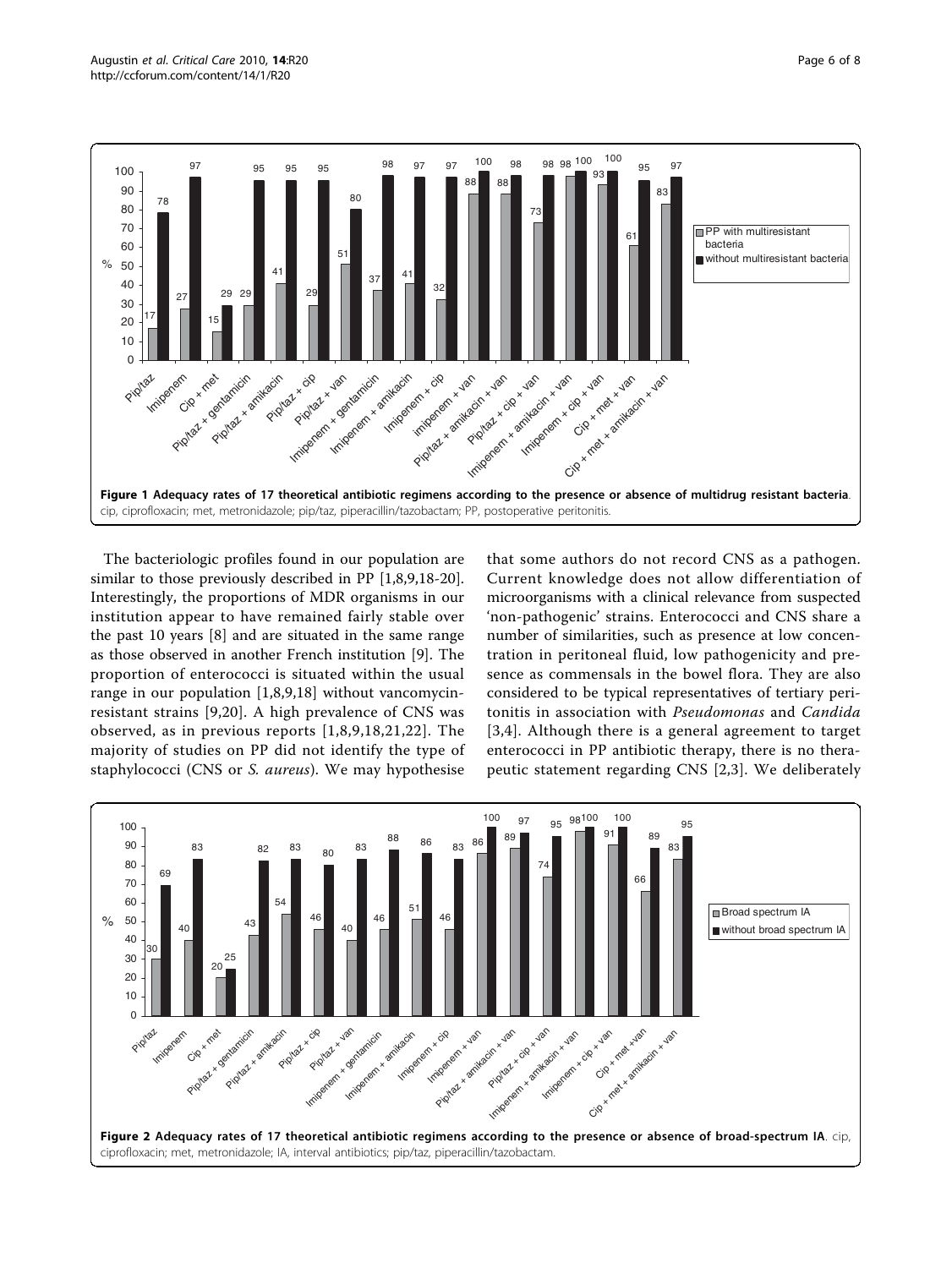chose to target these microorganisms in the EA of PP patients. This somewhat crude attitude therefore corresponds to the lowest common denominator for clinicians with the assurance of targeting all pathogenic strains.

Recent guidelines emphasize the importance of early EA targeting all microorganisms followed by rapid deescalation after microbiologic identification of pathogens and susceptibility testing [\[2,3,6,7](#page-7-0)]. In line with IDSA and SIS guidelines [\[2](#page-7-0),[3\]](#page-7-0), our local recommendations for EA were mainly based on a broad-spectrum monotherapy. In our population, not all regimens proposed for EA are suitable for all patients. Furthermore, our data suggest that none of the monotherapies proposed would provide a high rate of adequacy [\[2](#page-7-0)-[4\]](#page-7-0). Consequently, we assume that patients with risk factors for MDR strains should receive antibiotic combinations, whereas broad-spectrum monotherapy should be restricted to those without broad-spectrum IA. Interestingly, the spectrum of activity of pip/taz does not seem to be sufficient even in the subgroup of patients with no risk factors for MDR bacteria. This result is not consistent with a multicenter trial that reported similar results for pip/taz alone or combined with aminoglycosides [[19\]](#page-7-0). However, this study was performed 10 years ago and may no longer reflect current concerns [\[20,23](#page-7-0)]. Our results suggest that routine identification and susceptibility testing of peritoneal samples remain mandatory for subsequent de-escalation antibiotic therapy, to report prevalence of resistance and to detect trends over time.

Inadequate antimicrobial therapy has been shown to prolong hospitalisation and is associated with increased clinical failures and higher mortality rates [[7,8,24](#page-7-0),[25](#page-7-0)]. This link between inadequate EA and outcome was not observed in this study, as in several other recent studies of nosocomial peritoneal infections [\[1](#page-7-0),[9,18,20,26\]](#page-7-0). This apparent contradiction could be attributed to the definition of inadequacy, which takes into account all of the strains isolated, including enterococci or CNS whose pathogenicity remains a subject of debate. We may also hypothesise that our previous results were wrong or obtained by chance [[8](#page-7-0)]. A more plausible explanation could be the changing trends in patients' characteristics, improvement of surgical techniques and intensive care management over the years. The weight of antibiotic therapy in patient outcome may have decreased. Indeed, the more important part of management of peritonitis remains surgery to control the source of infection and decrease bacterial load. Despite the uncertain links between prognosis and inadequacy of EA, we assume that an EA targeting all pathogens is a reasonable goal to be achieved in line with current recommendations [[6,7\]](#page-7-0). However, the benefits of broad-spectrum combinations must be balanced with their potential drawbacks, such as emergence of resistance, high costs, and toxic effects.

This study may present a number of limitations. Even if our results are similar to observations reported at the same period in two prospective French studies, a singlecenter study [[9\]](#page-7-0) and a susceptibility survey performed in 25 French institutions [\[20](#page-7-0)], our results obtained in a single-center study cannot provide any definitive conclusions for other institutions. This point is of particular value for other countries. In fact, very few studies have been conducted outside of France and reported approximately the same bacteriologic profiles [\[1](#page-7-0)], but data on susceptibility patterns are scarce and weak [[27](#page-7-0)]. However, this study emphasizes the need to evaluate bacteriologic profiles in each institution. The definition of adequacy is based purely on microbiologic criteria and a priori assumptions and does not take yeasts into account. Agents other than those reported here could have been chosen, but these drugs were not routinely used and were not systematically tested in our microbiology laboratory.

#### Conclusions

Our data suggest that identification of risk factors for MDR strains could help to improve the adequacy of early EA in PP patients. In our population, patients receiving IA therapy seem to be at risk of emergence of MDR strains and at high risk of inadequate EA. In presence of this risk factor, only combination therapies provided a high probability of adequate EA. Such a policy of optimisation of EA should be discussed locally based on analysis of resistance patterns of PP, so as to identify among options proposed by guidelines, regimens providing acceptable adequacy rates. Longitudinal evaluation is also necessary to follow the evolution of resistance patterns.

#### Key messages

- The high rate of MDR bacteria in PP is confirmed.
- Broad-spectrum IA between initial surgery and reoperation for PP is a risk factor for emergence of MDR bacteria.
- Not all antibiotic regimens proposed by IDSA or SIS for PP can provide high rate of adequacy.
- Pip/taz alone may be inadequate in a large number of cases even in absence of the risk factor for MDR.
- In presence of the risk factor for MDR, only combination regimens can provide high rate of adequacy.

#### Abbreviations

amox/clav: amoxicillin/clavulanic acid; APACHE: acute physiology and chronic health evaluation; CI: confidence intervals; CNS: coagulase-negative staphylococci; EA: empirical antibiotic therapy; IA: interval antibiotics; ICU: intensive care unit; IDSA: Infectious Disease Society of America; MDR: multidrug resistant; OR: odd ratio; pip/taz: piperacillin/tazobactam; PP: postoperative peritonitis; S0: initial abdominal surgery; SIS: Surgical Infection Society; SOFA: Sequential Organ Failure Assessment.